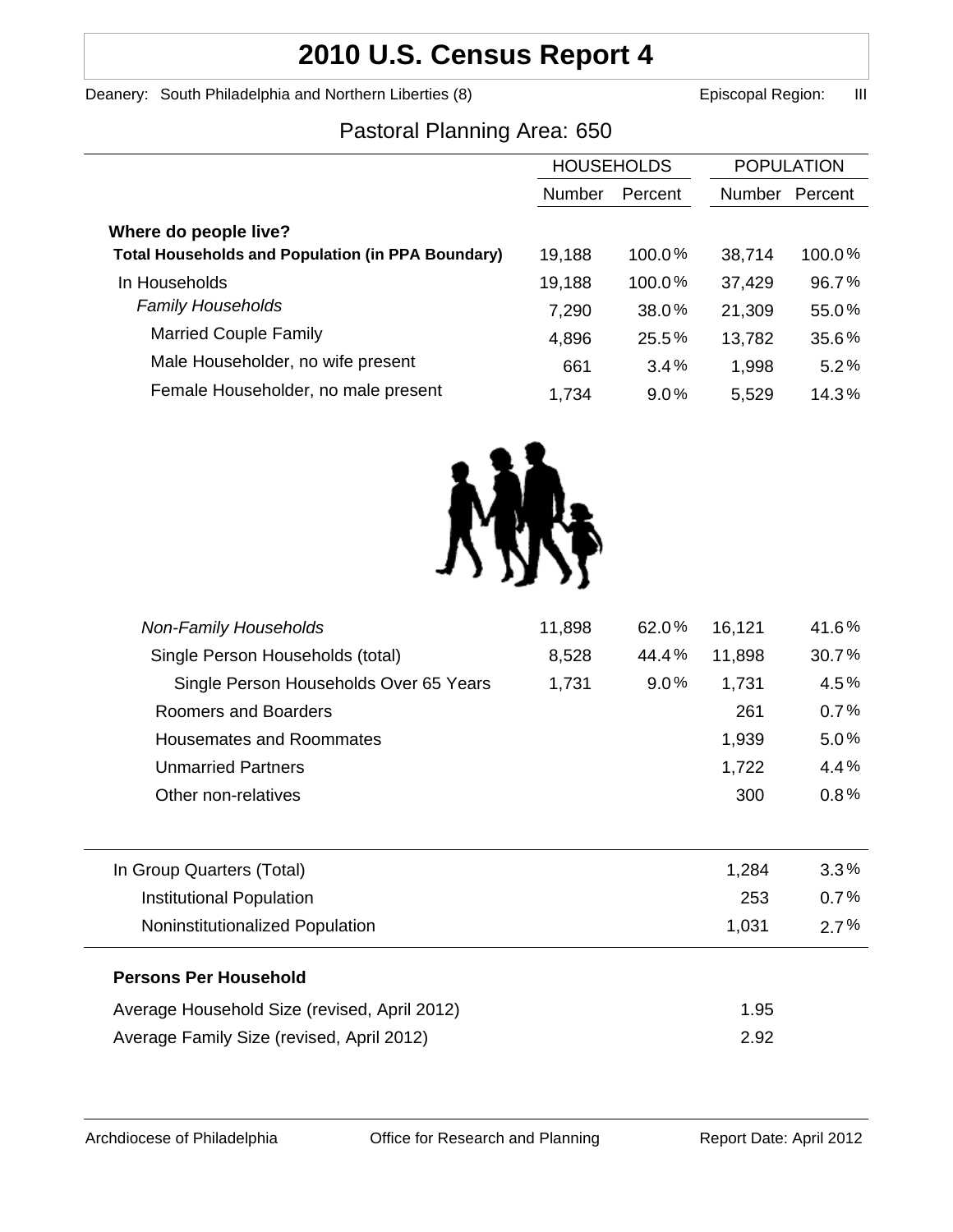# **2010 U.S. Census Report 4**

Deanery: South Philadelphia and Northern Liberties (8) **Example 2** Episcopal Region: III

# Pastoral Planning Area: 650

| Number<br>Percent<br><b>CHILDREN - UNDER AGE 18</b><br>100.0%<br>Total Children - Under Age 18 (in PPA Boundary)<br>4,889<br>In Households<br>4,837<br>98.9%<br>0.1%<br>Householder or spouse is under 18<br>3<br>With Related:<br>Married-Couple Family<br>2,315<br>47.9%<br>326<br>6.7%<br>Male Householder, No Wife Present<br>Female Householder, No Husband Present<br>1,278<br>26.1%<br><b>Other Related Householder</b><br>174<br>13.7%<br><b>With Non-Relatives</b><br>70<br>1.4%<br>13.7%<br>Grandparent Householder<br>670<br>In Group Quarters<br>51<br>1.1%<br>Institutionalized population<br>0.4%<br>20<br>0.6%<br>Noninstitutionalized population<br>31<br><b>ADULTS - AGE 65 AND OLDER</b><br>100.0%<br>4,424<br>Total Adults - Age 65 and Older (in PPA Boundary)<br>97.9%<br>In Households<br>4,332<br>2,372<br>53.6%<br>Family Households:<br>Is Householder or Spouse<br>2,082<br>47.1%<br>With Other Relative Householder<br>2.1%<br>93<br>With Non-Related Householder<br>24<br>0.5%<br>is Parent<br>147<br>3.3%<br>is Parent-in-Law<br>0.6%<br>26<br>In Non-family Households:<br>44.3%<br>1,960<br>Male Living Alone<br>599<br>13.5%<br>Male not Living Alone<br>1.9%<br>84<br>Female Living Alone<br>25.6%<br>1,132<br>Female not Living Alone<br>49<br>1.1%<br>Other<br>96<br>2.2%<br>In Group Quarters<br>92<br>2.1%<br>Institutionalized population<br>0.1%<br>6<br>Noninstitutionalized population<br>2.0%<br>87<br>Housing Units in the Pastoral Planning Area<br>100.0%<br><b>Total Housing Units</b><br>21,846<br>87.8%<br>19,188<br>Occupied<br>Owner-Occupied<br>42.6%<br>9,315<br>Renter-Occupied<br>9,873<br>45.2%<br>12.2%<br>Vacant<br>2,658 | <b>POPULATION</b> |  |
|------------------------------------------------------------------------------------------------------------------------------------------------------------------------------------------------------------------------------------------------------------------------------------------------------------------------------------------------------------------------------------------------------------------------------------------------------------------------------------------------------------------------------------------------------------------------------------------------------------------------------------------------------------------------------------------------------------------------------------------------------------------------------------------------------------------------------------------------------------------------------------------------------------------------------------------------------------------------------------------------------------------------------------------------------------------------------------------------------------------------------------------------------------------------------------------------------------------------------------------------------------------------------------------------------------------------------------------------------------------------------------------------------------------------------------------------------------------------------------------------------------------------------------------------------------------------------------------------------------------------------------------------------------------------------------|-------------------|--|
|                                                                                                                                                                                                                                                                                                                                                                                                                                                                                                                                                                                                                                                                                                                                                                                                                                                                                                                                                                                                                                                                                                                                                                                                                                                                                                                                                                                                                                                                                                                                                                                                                                                                                    |                   |  |
|                                                                                                                                                                                                                                                                                                                                                                                                                                                                                                                                                                                                                                                                                                                                                                                                                                                                                                                                                                                                                                                                                                                                                                                                                                                                                                                                                                                                                                                                                                                                                                                                                                                                                    |                   |  |
|                                                                                                                                                                                                                                                                                                                                                                                                                                                                                                                                                                                                                                                                                                                                                                                                                                                                                                                                                                                                                                                                                                                                                                                                                                                                                                                                                                                                                                                                                                                                                                                                                                                                                    |                   |  |
|                                                                                                                                                                                                                                                                                                                                                                                                                                                                                                                                                                                                                                                                                                                                                                                                                                                                                                                                                                                                                                                                                                                                                                                                                                                                                                                                                                                                                                                                                                                                                                                                                                                                                    |                   |  |
|                                                                                                                                                                                                                                                                                                                                                                                                                                                                                                                                                                                                                                                                                                                                                                                                                                                                                                                                                                                                                                                                                                                                                                                                                                                                                                                                                                                                                                                                                                                                                                                                                                                                                    |                   |  |
|                                                                                                                                                                                                                                                                                                                                                                                                                                                                                                                                                                                                                                                                                                                                                                                                                                                                                                                                                                                                                                                                                                                                                                                                                                                                                                                                                                                                                                                                                                                                                                                                                                                                                    |                   |  |
|                                                                                                                                                                                                                                                                                                                                                                                                                                                                                                                                                                                                                                                                                                                                                                                                                                                                                                                                                                                                                                                                                                                                                                                                                                                                                                                                                                                                                                                                                                                                                                                                                                                                                    |                   |  |
|                                                                                                                                                                                                                                                                                                                                                                                                                                                                                                                                                                                                                                                                                                                                                                                                                                                                                                                                                                                                                                                                                                                                                                                                                                                                                                                                                                                                                                                                                                                                                                                                                                                                                    |                   |  |
|                                                                                                                                                                                                                                                                                                                                                                                                                                                                                                                                                                                                                                                                                                                                                                                                                                                                                                                                                                                                                                                                                                                                                                                                                                                                                                                                                                                                                                                                                                                                                                                                                                                                                    |                   |  |
|                                                                                                                                                                                                                                                                                                                                                                                                                                                                                                                                                                                                                                                                                                                                                                                                                                                                                                                                                                                                                                                                                                                                                                                                                                                                                                                                                                                                                                                                                                                                                                                                                                                                                    |                   |  |
|                                                                                                                                                                                                                                                                                                                                                                                                                                                                                                                                                                                                                                                                                                                                                                                                                                                                                                                                                                                                                                                                                                                                                                                                                                                                                                                                                                                                                                                                                                                                                                                                                                                                                    |                   |  |
|                                                                                                                                                                                                                                                                                                                                                                                                                                                                                                                                                                                                                                                                                                                                                                                                                                                                                                                                                                                                                                                                                                                                                                                                                                                                                                                                                                                                                                                                                                                                                                                                                                                                                    |                   |  |
|                                                                                                                                                                                                                                                                                                                                                                                                                                                                                                                                                                                                                                                                                                                                                                                                                                                                                                                                                                                                                                                                                                                                                                                                                                                                                                                                                                                                                                                                                                                                                                                                                                                                                    |                   |  |
|                                                                                                                                                                                                                                                                                                                                                                                                                                                                                                                                                                                                                                                                                                                                                                                                                                                                                                                                                                                                                                                                                                                                                                                                                                                                                                                                                                                                                                                                                                                                                                                                                                                                                    |                   |  |
|                                                                                                                                                                                                                                                                                                                                                                                                                                                                                                                                                                                                                                                                                                                                                                                                                                                                                                                                                                                                                                                                                                                                                                                                                                                                                                                                                                                                                                                                                                                                                                                                                                                                                    |                   |  |
|                                                                                                                                                                                                                                                                                                                                                                                                                                                                                                                                                                                                                                                                                                                                                                                                                                                                                                                                                                                                                                                                                                                                                                                                                                                                                                                                                                                                                                                                                                                                                                                                                                                                                    |                   |  |
|                                                                                                                                                                                                                                                                                                                                                                                                                                                                                                                                                                                                                                                                                                                                                                                                                                                                                                                                                                                                                                                                                                                                                                                                                                                                                                                                                                                                                                                                                                                                                                                                                                                                                    |                   |  |
|                                                                                                                                                                                                                                                                                                                                                                                                                                                                                                                                                                                                                                                                                                                                                                                                                                                                                                                                                                                                                                                                                                                                                                                                                                                                                                                                                                                                                                                                                                                                                                                                                                                                                    |                   |  |
|                                                                                                                                                                                                                                                                                                                                                                                                                                                                                                                                                                                                                                                                                                                                                                                                                                                                                                                                                                                                                                                                                                                                                                                                                                                                                                                                                                                                                                                                                                                                                                                                                                                                                    |                   |  |
|                                                                                                                                                                                                                                                                                                                                                                                                                                                                                                                                                                                                                                                                                                                                                                                                                                                                                                                                                                                                                                                                                                                                                                                                                                                                                                                                                                                                                                                                                                                                                                                                                                                                                    |                   |  |
|                                                                                                                                                                                                                                                                                                                                                                                                                                                                                                                                                                                                                                                                                                                                                                                                                                                                                                                                                                                                                                                                                                                                                                                                                                                                                                                                                                                                                                                                                                                                                                                                                                                                                    |                   |  |
|                                                                                                                                                                                                                                                                                                                                                                                                                                                                                                                                                                                                                                                                                                                                                                                                                                                                                                                                                                                                                                                                                                                                                                                                                                                                                                                                                                                                                                                                                                                                                                                                                                                                                    |                   |  |
|                                                                                                                                                                                                                                                                                                                                                                                                                                                                                                                                                                                                                                                                                                                                                                                                                                                                                                                                                                                                                                                                                                                                                                                                                                                                                                                                                                                                                                                                                                                                                                                                                                                                                    |                   |  |
|                                                                                                                                                                                                                                                                                                                                                                                                                                                                                                                                                                                                                                                                                                                                                                                                                                                                                                                                                                                                                                                                                                                                                                                                                                                                                                                                                                                                                                                                                                                                                                                                                                                                                    |                   |  |
|                                                                                                                                                                                                                                                                                                                                                                                                                                                                                                                                                                                                                                                                                                                                                                                                                                                                                                                                                                                                                                                                                                                                                                                                                                                                                                                                                                                                                                                                                                                                                                                                                                                                                    |                   |  |
|                                                                                                                                                                                                                                                                                                                                                                                                                                                                                                                                                                                                                                                                                                                                                                                                                                                                                                                                                                                                                                                                                                                                                                                                                                                                                                                                                                                                                                                                                                                                                                                                                                                                                    |                   |  |
|                                                                                                                                                                                                                                                                                                                                                                                                                                                                                                                                                                                                                                                                                                                                                                                                                                                                                                                                                                                                                                                                                                                                                                                                                                                                                                                                                                                                                                                                                                                                                                                                                                                                                    |                   |  |
|                                                                                                                                                                                                                                                                                                                                                                                                                                                                                                                                                                                                                                                                                                                                                                                                                                                                                                                                                                                                                                                                                                                                                                                                                                                                                                                                                                                                                                                                                                                                                                                                                                                                                    |                   |  |
|                                                                                                                                                                                                                                                                                                                                                                                                                                                                                                                                                                                                                                                                                                                                                                                                                                                                                                                                                                                                                                                                                                                                                                                                                                                                                                                                                                                                                                                                                                                                                                                                                                                                                    |                   |  |
|                                                                                                                                                                                                                                                                                                                                                                                                                                                                                                                                                                                                                                                                                                                                                                                                                                                                                                                                                                                                                                                                                                                                                                                                                                                                                                                                                                                                                                                                                                                                                                                                                                                                                    |                   |  |
|                                                                                                                                                                                                                                                                                                                                                                                                                                                                                                                                                                                                                                                                                                                                                                                                                                                                                                                                                                                                                                                                                                                                                                                                                                                                                                                                                                                                                                                                                                                                                                                                                                                                                    |                   |  |
|                                                                                                                                                                                                                                                                                                                                                                                                                                                                                                                                                                                                                                                                                                                                                                                                                                                                                                                                                                                                                                                                                                                                                                                                                                                                                                                                                                                                                                                                                                                                                                                                                                                                                    |                   |  |
|                                                                                                                                                                                                                                                                                                                                                                                                                                                                                                                                                                                                                                                                                                                                                                                                                                                                                                                                                                                                                                                                                                                                                                                                                                                                                                                                                                                                                                                                                                                                                                                                                                                                                    |                   |  |
|                                                                                                                                                                                                                                                                                                                                                                                                                                                                                                                                                                                                                                                                                                                                                                                                                                                                                                                                                                                                                                                                                                                                                                                                                                                                                                                                                                                                                                                                                                                                                                                                                                                                                    |                   |  |
|                                                                                                                                                                                                                                                                                                                                                                                                                                                                                                                                                                                                                                                                                                                                                                                                                                                                                                                                                                                                                                                                                                                                                                                                                                                                                                                                                                                                                                                                                                                                                                                                                                                                                    |                   |  |
|                                                                                                                                                                                                                                                                                                                                                                                                                                                                                                                                                                                                                                                                                                                                                                                                                                                                                                                                                                                                                                                                                                                                                                                                                                                                                                                                                                                                                                                                                                                                                                                                                                                                                    |                   |  |
|                                                                                                                                                                                                                                                                                                                                                                                                                                                                                                                                                                                                                                                                                                                                                                                                                                                                                                                                                                                                                                                                                                                                                                                                                                                                                                                                                                                                                                                                                                                                                                                                                                                                                    |                   |  |
|                                                                                                                                                                                                                                                                                                                                                                                                                                                                                                                                                                                                                                                                                                                                                                                                                                                                                                                                                                                                                                                                                                                                                                                                                                                                                                                                                                                                                                                                                                                                                                                                                                                                                    |                   |  |

Archdiocese of Philadelphia **Office for Research and Planning** Report Date: March 2012